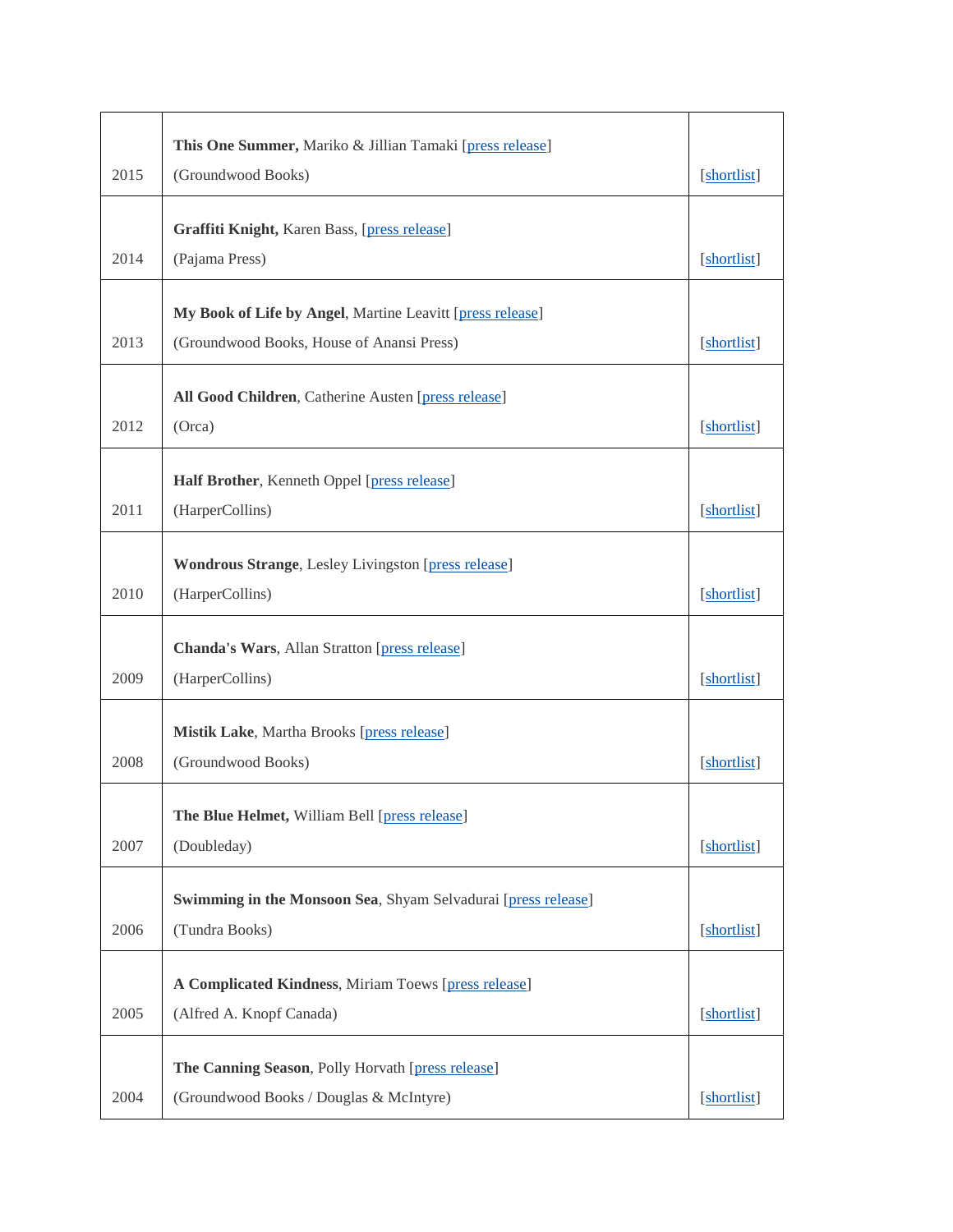|      | True Confessions of a Heartless Girl, Martha Brookes [press release] |             |
|------|----------------------------------------------------------------------|-------------|
| 2003 | (Groundwood Books / Douglas & McIntyre)                              | [shortlist] |
|      | Stones, William Bell                                                 |             |
| 2002 | (Doubleday Canada)                                                   |             |
|      |                                                                      |             |
|      | Before Wings, Beth Goobie                                            |             |
| 2001 | (Orca Book Publishers)                                               |             |
|      | Alone at Ninety Foot, Katherine Holubitsky                           |             |
| 2000 | (Orca Book Publishers)                                               |             |
|      |                                                                      |             |
| 1999 | Janey's Girl, Gayle Friesen<br>(Kids Can Press Ltd.)                 |             |
|      |                                                                      |             |
|      | <b>Bone Dance</b> , Martha Brooks                                    |             |
| 1998 | (Groundwood Books/Douglas & McIntyre)                                |             |
|      | Takes: Stories for Young Adults, R.P. MacIntyre                      |             |
| 1997 | (Thistledown)                                                        |             |
|      |                                                                      |             |
|      | The Maestro, Tim Wynne-Jones                                         |             |
| 1996 | (Groundwood Books/Douglas & McIntyre)                                |             |
|      | Adam and Eve and Pinch-Me, Julie Johnston                            |             |
| 1995 | (Lester Publishing)                                                  |             |
|      |                                                                      |             |
|      | Nobody's Son, Sean Stewart                                           |             |
| 1994 | (Maxwell Macmillan)                                                  |             |
|      | There Will be Wolves, Karleen Bradford                               |             |
| 1993 | (HarperCollins)                                                      |             |
|      | Strandia, Susan Lynn Reynolds                                        |             |
| 1992 | (HarperCollins)                                                      |             |
|      |                                                                      |             |